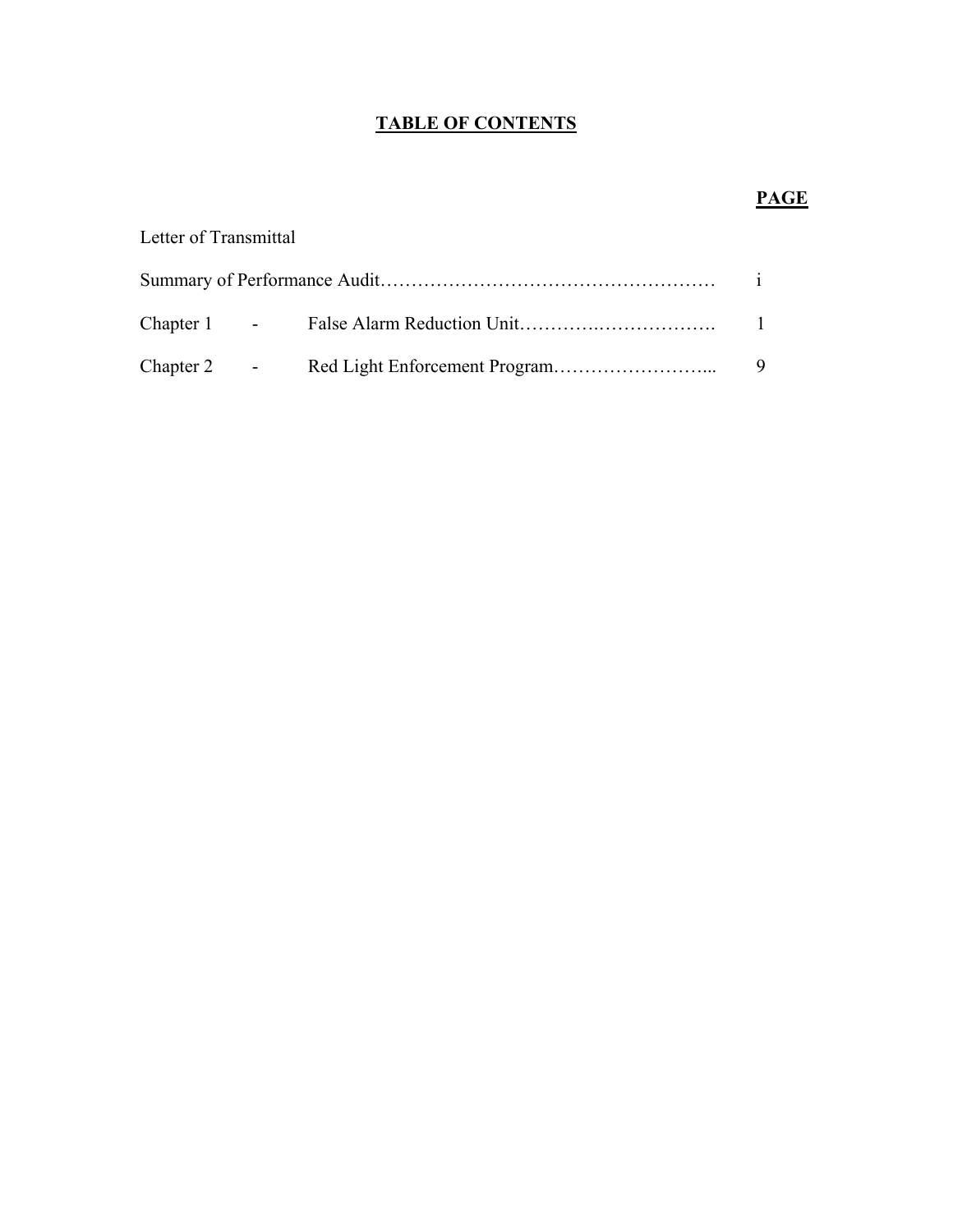## The County Council and County Executive of Prince George's County, Maryland

We have conducted a performance audit of the

## **POLICE DEPARTMENT'S FALSE ALARM REDUCTION UNIT AND RED LIGHT ENFORCEMENT PROGRAM**

in accordance with the requirements of Article III, Section 313, of the Charter for Prince George's County, Maryland. Our report is submitted herewith. The scope of the audit and our findings, comments, and recommendations are detailed in the report, which begins on the following page.

 Successful implementation of some of the recommendations will require action by the Police Chief. Implementation of others will require the cooperation of agencies whose activities affect those of the Police Department.

 We have discussed the contents of this report with appropriate personnel of the Police Department, and wish to express our sincere gratitude to them for the cooperation and assistance extended to us during the course of this engagement.

> David H. Van Dyke, CPA County Auditor

 Lawrence E. Cain, Jr. Staff Auditor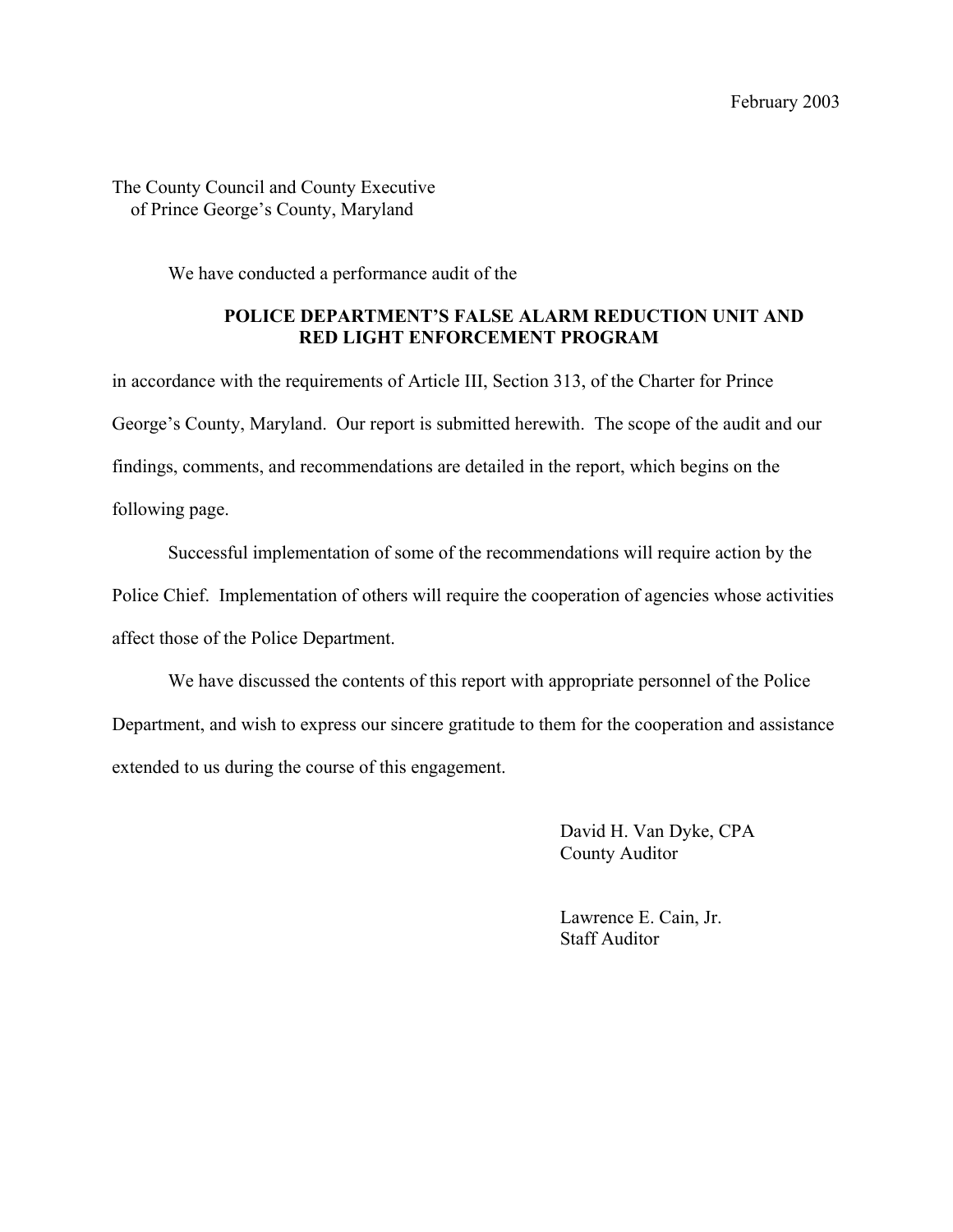Ronald Blackwell January 11, 2000 Page -iii-

## POLICE DEPARTMENT SUMMARY OF PERFORMANCE AUDIT FEBRUARY 2003

 The Office of Audits and County Charter. Our audit included reviewing activities of the False Alarm Reduction Unit to ensure compliance with County laws and procedures. We also examined Investigations performed an audit of the Police Department in accordance with the the post implementation of the False Alarm Reduction Unit's CryWolf software to determine if it was functioning properly and complied with contract specifications. We reviewed the Red Light Enforcement Program process, program monitoring, goals and objectives, and maintenance of the cameras and sites. We reviewed the current internal controls governing the cash receipts process for the False Alarm Reduction Unit and the Red Light Enforcement Program. The major areas addressed in our report are:

## False Alarm Reduction Unit

- False alarm re-certification and system upgrade requirement letters should be issued and related fees collected in a timely manner.
- False alarm cash receipts need to be reconciled and verified.
- False alarm procedures should be revised and strengthened regarding repeat offenders.
- Various options should be considered regarding collections of delinquent false alarm accounts.
- OITC should test the accuracy of CryWolf record counts and develop a method to verify that the CryWolf software processes all records extracted and transferred to it for processing.

## Red Light Enforcement Program

- Red Light Enforcement Unit (RLEU) establish and request from the contractor a list of statistical reports that they require to adequately monitor the program; and provide the County with the capability to review and retrieve data from the TIMS database.
- Program statistical report from the contractor should reflect accurate numbers.
- RLEU should establish goals for the various Program statistical data.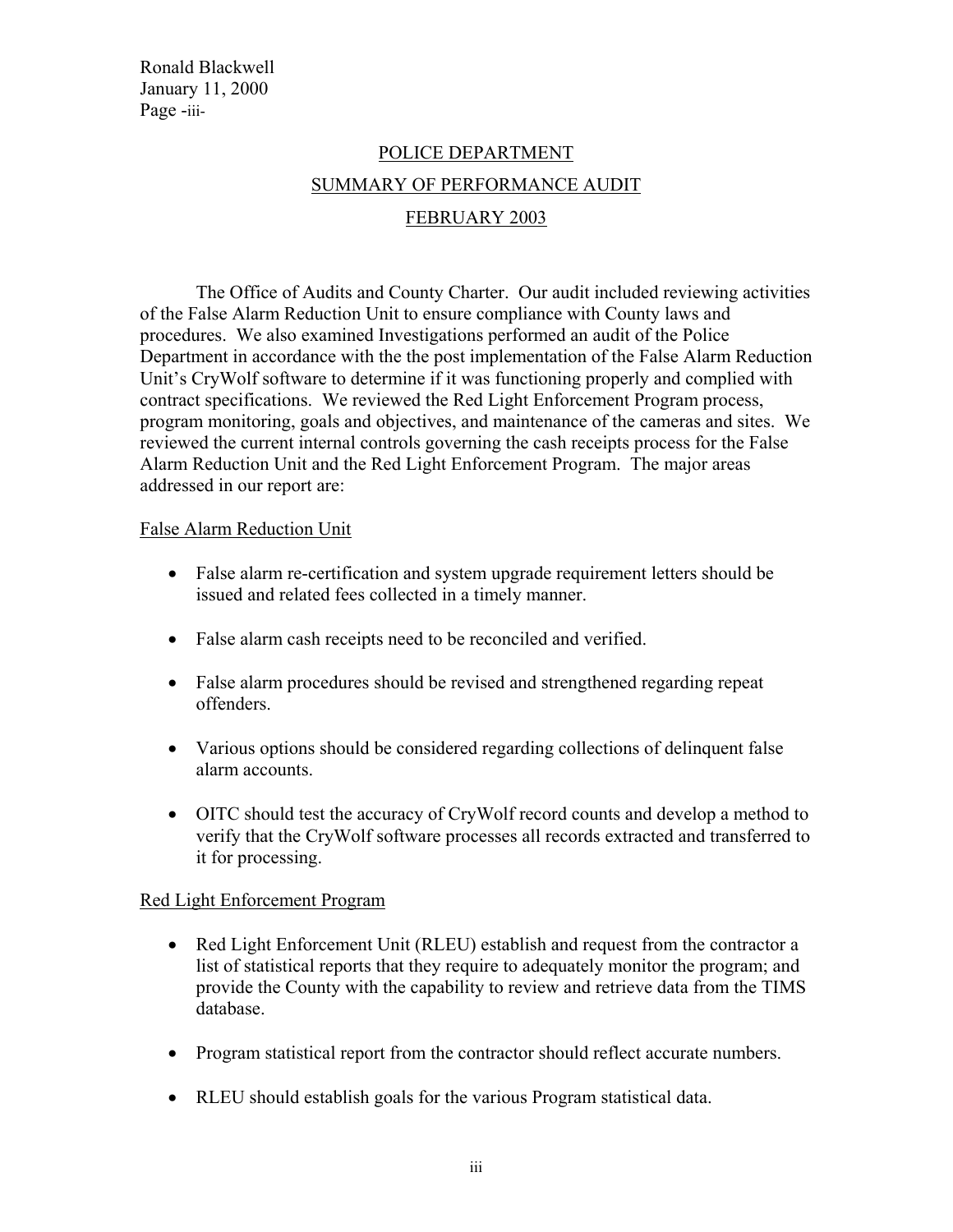Ronald Blackwell January 11, 2000 Page -iv-

- Policy on outstanding tickets for out-of-state residents needs to be reviewed to determine other steps to collect outstanding fines including establishing reciprocal agreements with other states.
- Courier should transmit monies received at the RLEU to the processing bank on a daily basis.
- RLEU verify amounts forwarded to the processing bank with the Production Control Processing Form.

We wish to thank the Police Department for its assistance and cooperation. We are available to provide assistance in implementing the recommendations contained in this report, or in any other area where the agency may have concerns.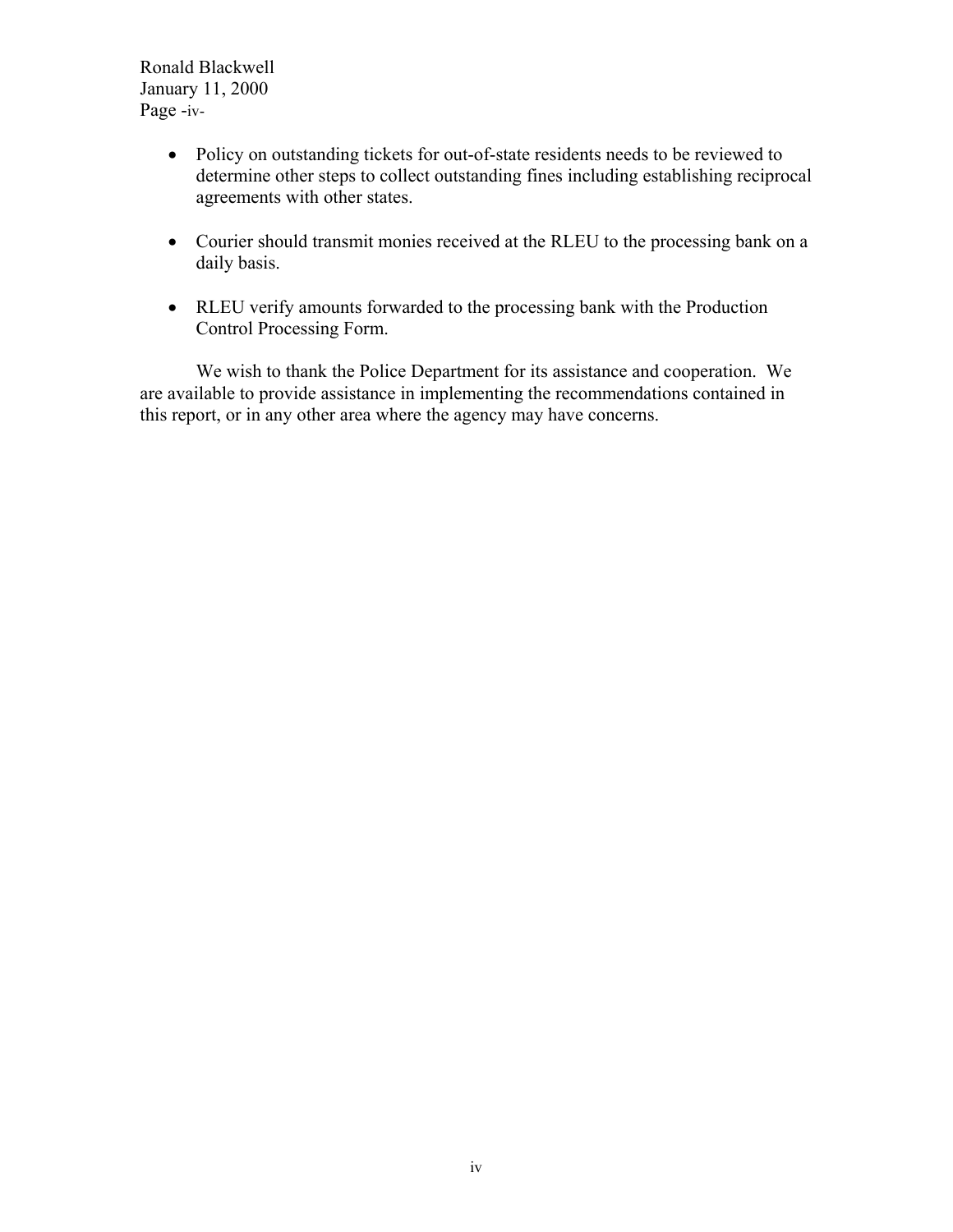Ronald Blackwell January 11, 2000 Page -1-

#### **CHAPTER 1**

## **FALSE ALARM REDUCTION UNIT**

#### **INTRODUCTION AND SCOPE**

The Prince George's County False Alarm Reduction Unit (FARU) is responsible for tracking all false alarms, issuing alarm user permits, licensing alarm companies, and establishing standards for alarm installation and equipment within the County. Alarm users are allowed three false alarms in a 12-month period. Alarm users who have more than three false alarms are subject to various fines and fees. All alarm users, and installation and monitoring companies, must be registered with the FARU.

The FARU is comprised of three permanent staff members, the director and two permit specialists. In calendar years 2000 and 2001, the FARU received 70,650 and 64,724 false alarms, respectively. The FARU collected \$843,047 in alarm related fines and fees in calendar year 2001.

In the fall of calendar year 2001, the FARU purchased a new software package titled CryWolf. The new software package offers more report options and is more efficient than its predecessor (an in-house alarm tracking and billing system). CryWolf was implemented in December 2001.

We completed a follow-up review on our performance audit report on the FARU, dated February 2000. Our follow-up was based on 14 of the original 15 recommendations.

Our review included examining the false alarm notification process to ensure compliance with County laws and procedures. We reviewed the current internal controls governing the cash receipts process and determined if cash receipts were deposited timely. We also examined the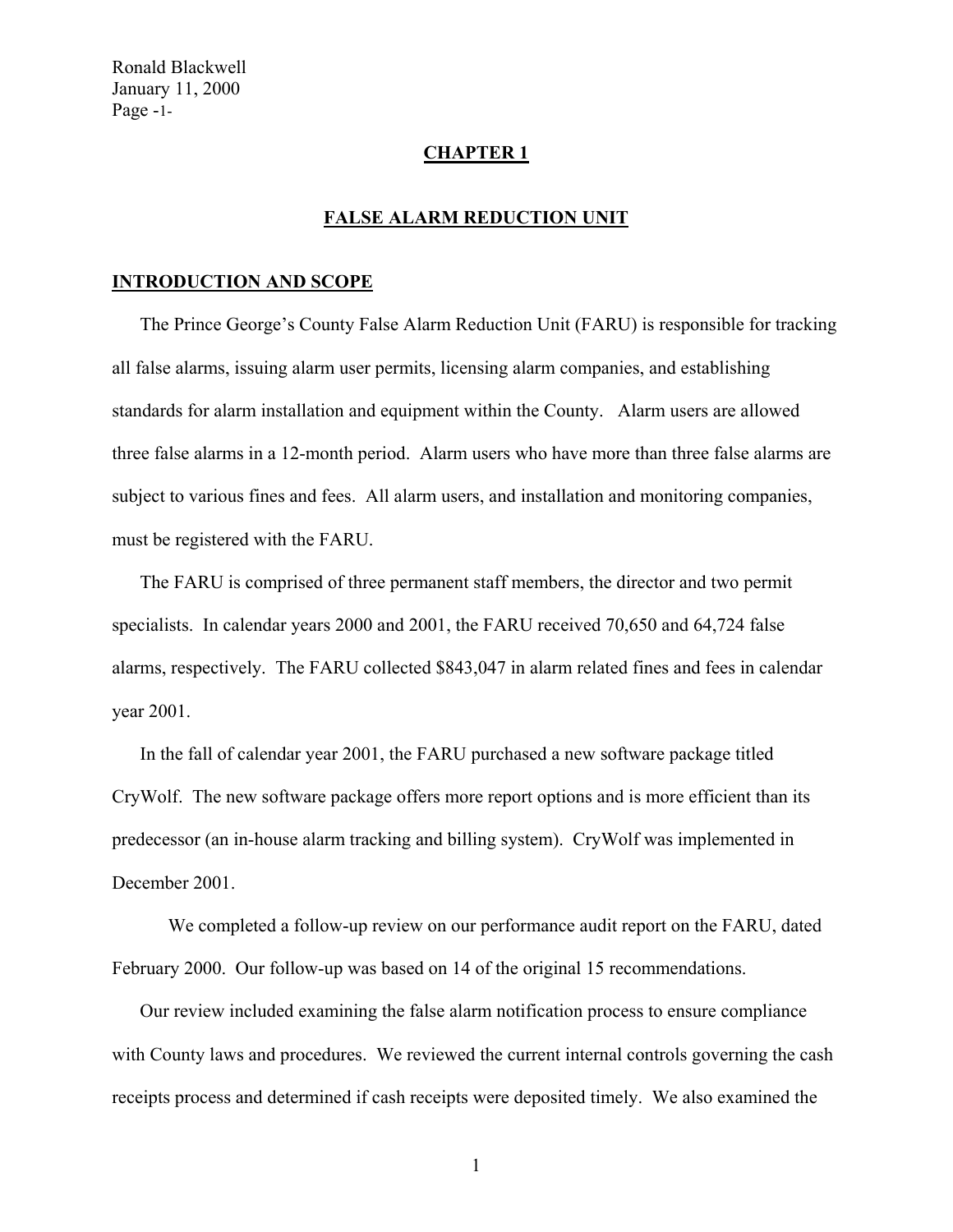Ronald Blackwell January 11, 2000 Page -2-

post implementation of CryWolf to determine if it was functioning properly and complied with contract specifications.

#### **FINDINGS, COMMENTS, AND RECOMMENDATIONS**

#### Enforcement of County Code

In accordance with the Prince George's County Code, Subtitle 9, the FARU is authorized to issue false alarm notifications and collect the related fines and fees. No fine is issued for the first three false alarms. A \$50 fine is issued for the fourth through sixth false alarms. A \$100 fine is issued for the seventh through ninth false alarms. An alarm system re-certification requirement letter and \$25 fee is issued for the sixth or more false alarms. A \$150 fine is issued for false alarm numbers ten through twelve. An additional fee of \$50 and a system upgrade requirement letter is issued for twelve or more false alarms. A \$200 fine is issued for false alarm numbers thirteen and higher.

During our audit, we determined that the FARU is not issuing system re-certification requirement letters or collecting the related fees from alarm users that reached six false alarms. As well, we determined that the FARU is not issuing system upgrade requirement letters or collecting the related fees from alarm users who reached twelve false alarms. The letters were not issued due to the inefficiency of the former system. During our previous audit on the FARU, issued February 2000, we learned that the FARU did not consistently issue letters because the prior system did not generate letters automatically. FARU staff manually tracked and issued letters when time permitted. Prior to and after the implementation of the new system, the FARU was not issuing letters until the new system was upgraded with current information on all alarm users. An undeterminable amount of revenue has been lost due to non-issuance of the letters.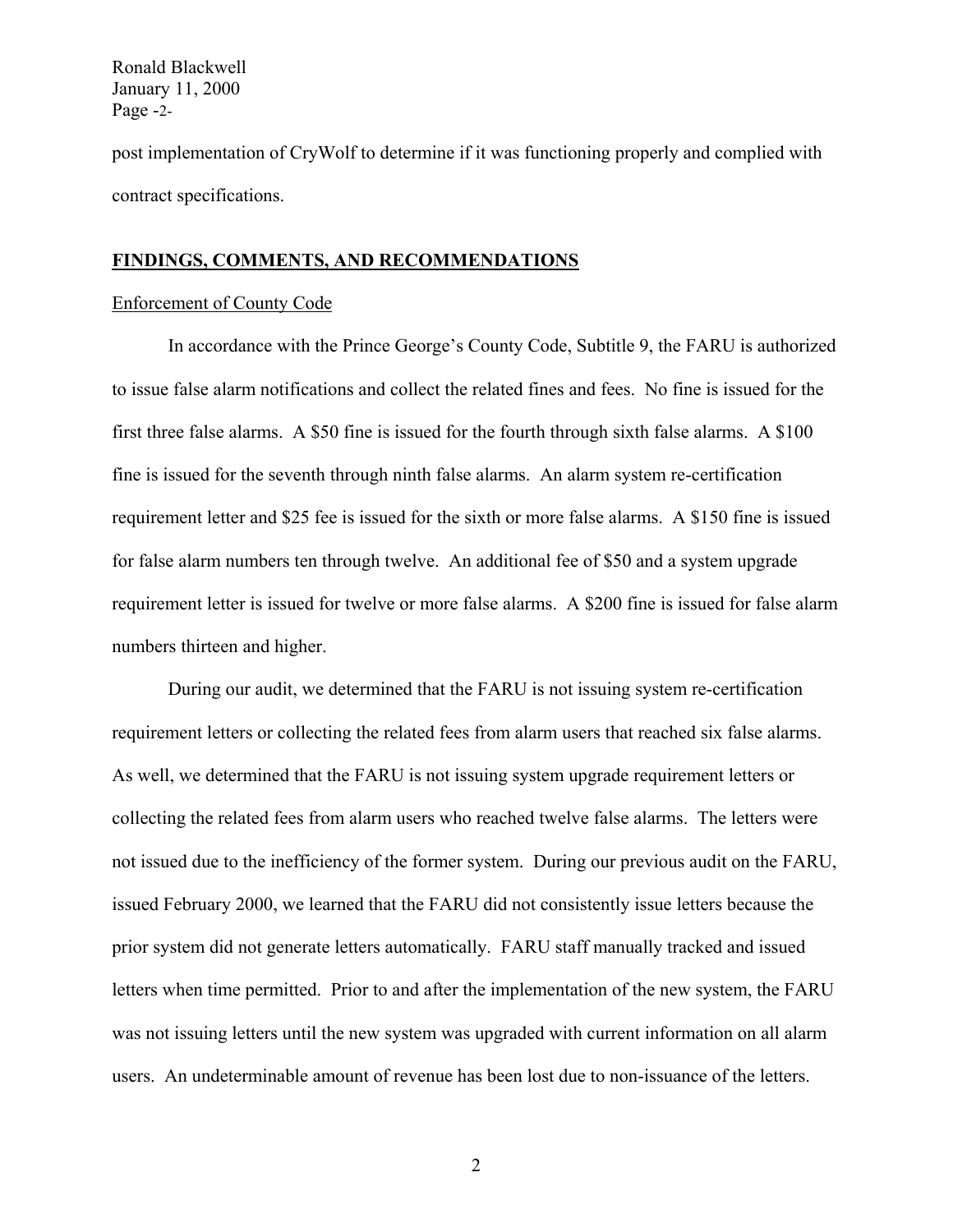Ronald Blackwell January 11, 2000 Page -3-

#### **Recommendations**

- **1. The Director of the FARU ensure that re-certification requirement letters are immediately issued to alarm users reaching six or more false alarms in a year, and that the related fees are collected in a timely manner.**
- **2. The Director of the FARU ensure that system upgrade requirement letters are immediately issued to alarm users reaching twelve or more false alarms in a year, and that the related fees are collected in a timely manner.**

#### Appeals of Fines and Fees

According to the County Code, an alarm user has the right to appeal a false alarm notice

by submitting an explanation in writing to the FARU. According to the County Code, alarm

users have ten days from the date of the false alarm notice to submit the appeal. However, the

FARU provides an additional grace period of seven days.

A review of the FARU appeal process revealed that 80% of the appeals were received and processed by the FARU within seventeen days of false alarm notification. The remaining

20% of appeals were processed in excess of seventeen days.

#### **Recommendation**

## **3. The Director of the FARU ensure that only appeals received within seventeen days of the false alarm notification are processed for consideration.**

#### Fine and Fee Collections

Currently, the FARU utilizes the lock box services of Bank of America to collect and deposit all of it's fines and fees. Records of monies received and deposited are forwarded to the FARU. Occasionally, the FARU receives payments directly from alarm users. Monies received at the FARU are forwarded to the lock box service for processing. County Administrative Procedure 346 requires collections in excess of \$100 to be deposited daily and collections of \$100 or less to be deposited weekly.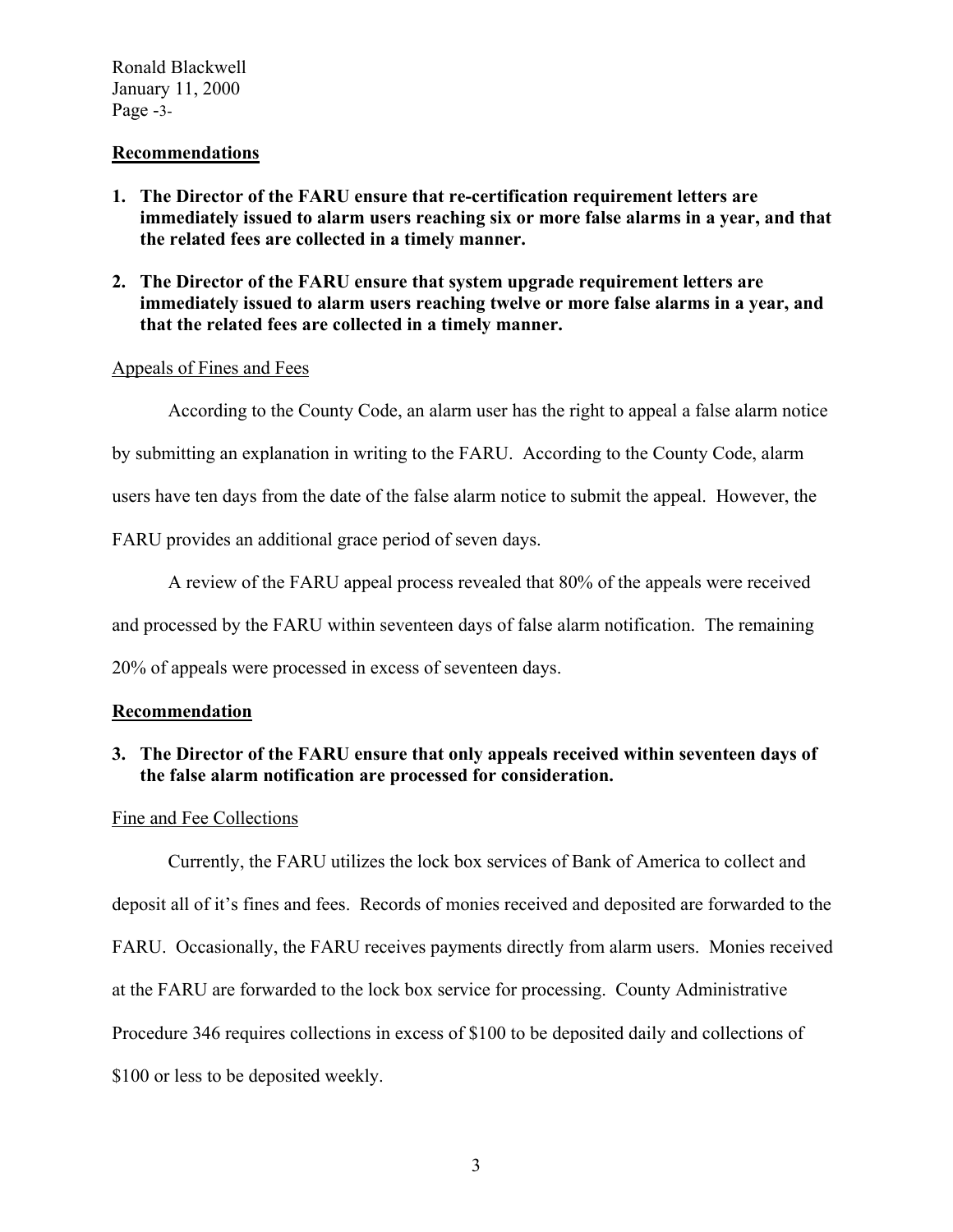Ronald Blackwell January 11, 2000 Page -4-

During our audit, we noted that the FARU does not verify or reconcile the payment records from the lock box service to what payments the FARU staff entered into the CryWolf system. Also, the FARU does not reconcile payment records/deposits to bank statements. As well, the FARU does not comply with Administrative Procedure 346 that requires that all collections in excess of \$100 be deposited on a daily basis. We learned that payments received at the FARU were being forwarded to the lock box service only twice a week while the amount of monies received daily was over \$100.

## **Recommendation**

**4. The Director of the FARU strengthen cash collection and receipt procedures by reconciling and verifying lock box payments and deposits; and ensure that the Unit is in compliance with Administrative Procedure 346.** 

We examined the FARU's aging report and determined that as of December 16, 2002,

approximately \$417,827 in fines and fees was still outstanding, which is significant. Although,

the County Code does allow for repeat offenders to be refused police response, this rule is not

being exercised by the County Police Department. Therefore, the FARU should take further

steps to ensure that alarm users comply with County laws and subsequently pay the fines and

fees outstanding.

## **Recommendations**

- **5. The Police Chief, in cooperation with the Director of Public Safety, review and strengthen policies within the FARU regarding repeat offenders of the false alarm laws, and require those alarm users to attend educational programs.**
- **6. The Police Chief consider strengthening the collection of delinquent accounts by hiring a collection agency, rolling delinquent accounts over into a property tax lien, and issuing criminal citations.**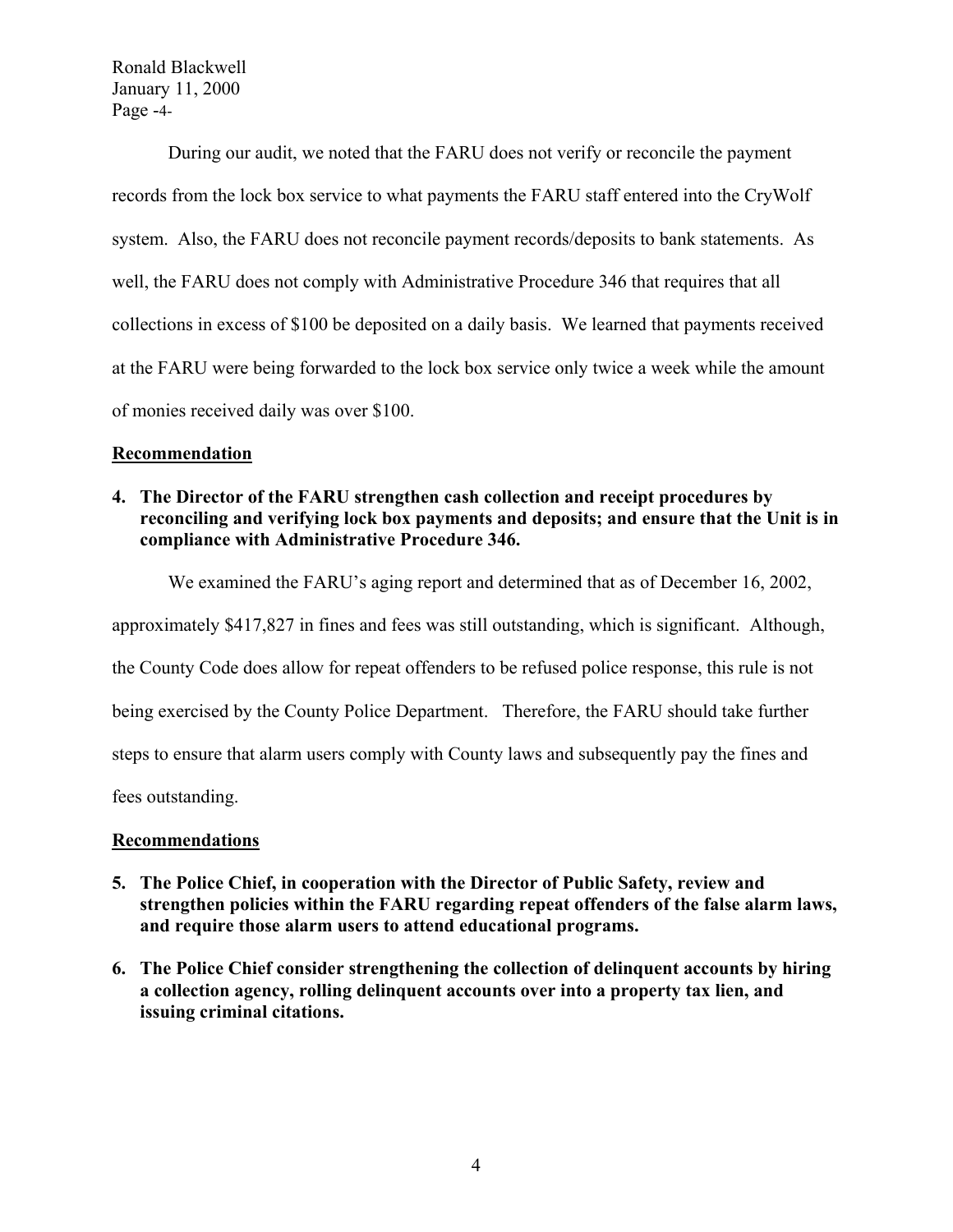Ronald Blackwell January 11, 2000 Page -5-

#### The False Alarm Tracking and Billing System

The CryWolf false alarm tracking and billing software processes data that is extracted from the County's Computer Aided Dispatch (CAD) system (designed primarily to notify emergency personnel of the need for services). The CAD system records information about all calls for service and their outcomes. CAD system-generated information about calls received from commercial and residential alarm systems is transferred to the County's mainframe computer, where the records of those calls that are alarms are extracted. The extracted records are then electronically transferred to the CryWolf System for use by the FARU.

During our audit, we evaluated the record extraction and transfer processes, and tested the accuracy of the output for three days in mid-February 2002. We found that the output was sometimes unreliable.

Record extractions covering the 24-hour period from midnight of one day to midnight of the next were being routinely completed at 2:00 a.m., only two hours after the last call for service may have been received. Because the extraction process captures only alarm records that have been closed-out by the police officers responding to the calls, it does not identify for extraction any call for service that may actually have been an alarm but for which the responding officer(s) had not yet provided information about its final disposition by 2:00 a.m. (The following day's extract would not capture such an incident from the previous day, since each extract identifies only calls for service received within the aforementioned 24-hour period immediately preceding the extract run-time.) For two of the three days covered by our test, we found discrepancies between the number of alarms, which actually occurred, and those that had been extracted for processing by the FARU. The difference for each day was two and three, respectively.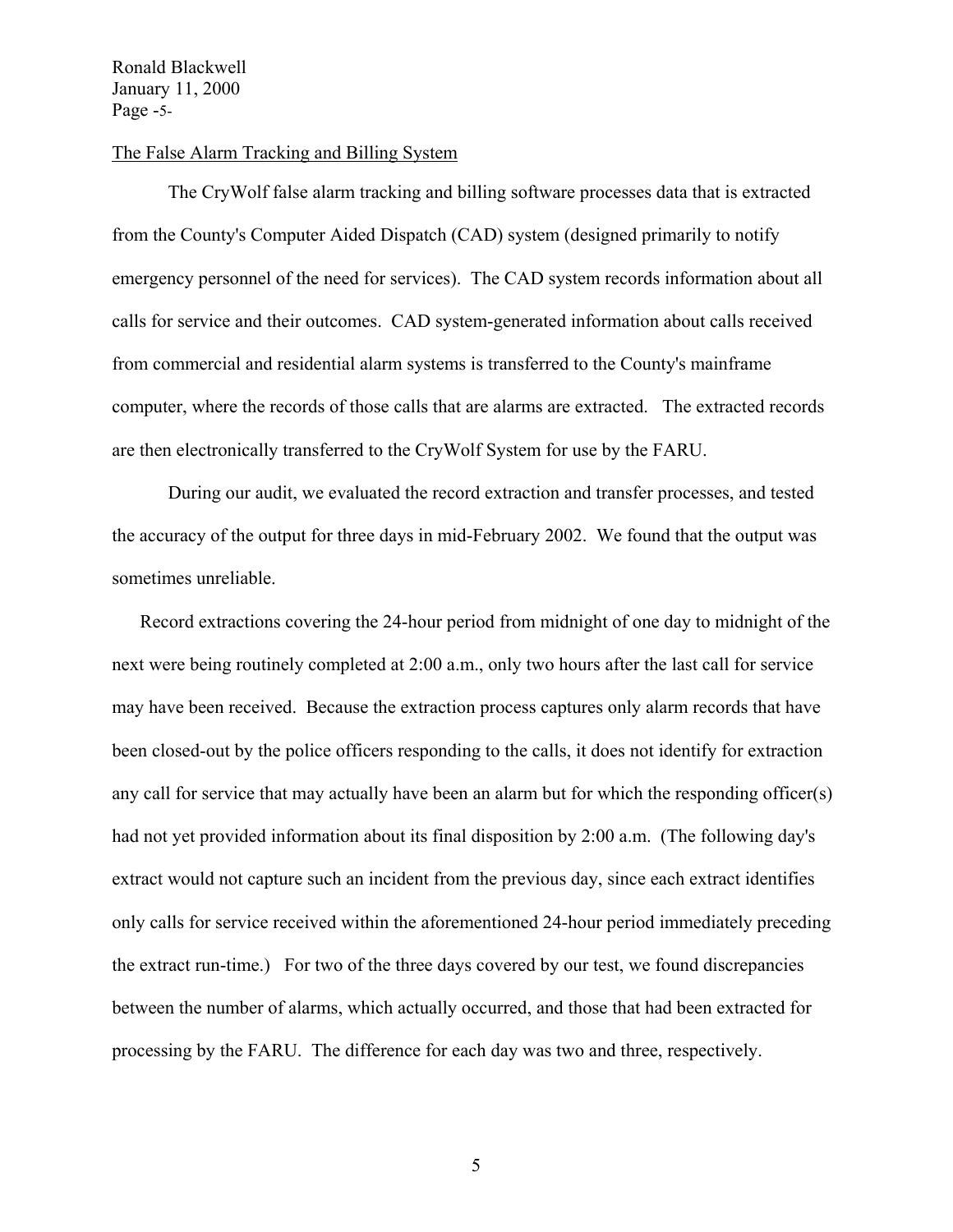Ronald Blackwell January 11, 2000 Page -6-

We brought this problem to the attention of a software manager of the County's contractor for data processing services, who changed the schedule for the extract process to 6:00 a.m., and stated that this action should preclude future discrepancies of this kind. However, because the change was subsequent to our review, we did not conduct additional tests to verify that the extracts processed after the change are accurate.

FARU should ensure that the action taken has fully eliminated the problem we found, and that any similar discrepancies that may arise in the future are readily identified and resolved.

#### **Recommendation**

## **7. The Director of the FARU request the Office of Information Technology and Communications to direct the County's contractor for data processing services to develop a process for verifying that all records of false alarms are extracted and transferred for use by the FARU.**

 Once the records of false alarms for a 24-hour period have been extracted and transferred for use by the FARU, the CryWolf software counts the records that had been transferred and displays the number on-screen. This alerts the FARU staff of how many records are awaiting processing for the respective 24-hour period.

For the three days we tested, we found that the number displayed did not match the actual number of records that had been extracted. (For each of the three days the difference was one.) According to a representative of the CryWolf software vendor, the differences resulted from the CryWolf software counting the number of "carriage returns" instead of the number of lines of information. Subsequent to our test work, the vendor modified the software to change the way it counts the records, and gave an upgraded version of the software to the FARU. This action should have corrected the problem we identified, however, we did not conduct further tests to verify this.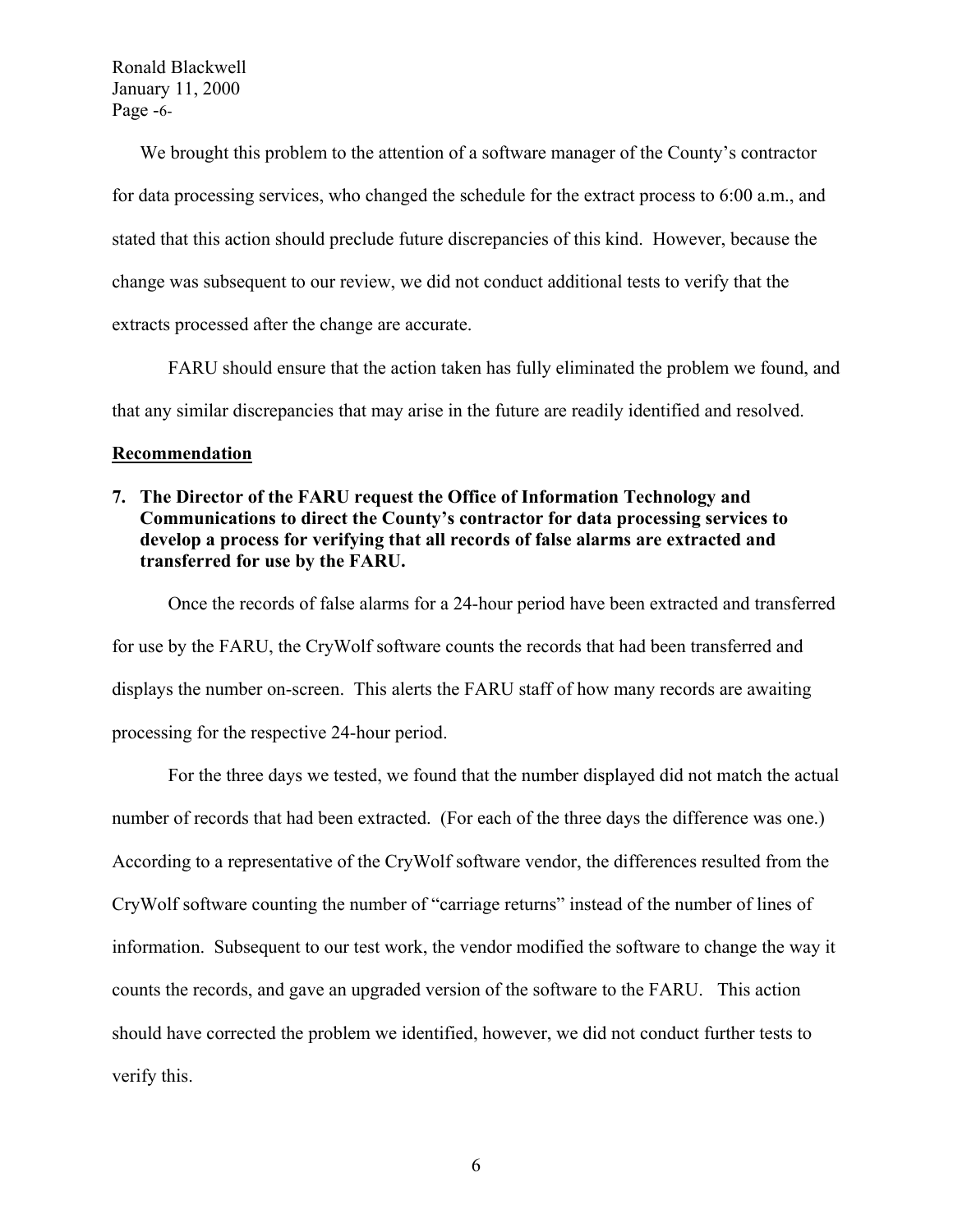Ronald Blackwell January 11, 2000 Page -7-

#### **Recommendation**

## **8. The Director of the FARU request the Office of Information Technology and Communications to direct the County's contractor for data processing services to periodically test the accuracy of the CryWolf software's count of records to be processed, and to take corrective action in the event inaccuracies are identified.**

The CryWolf software automatically generates correspondence to alarm users, as well as,

provides various information and summary reports for use by the FARU staff. We noted that

there is no mechanism for comparison of the number of records the software has automatically

processed to the previously displayed number of records transferred and awaiting processing.

Consequently, the FARU staff cannot verify that the software has produced all of the

correspondence and other output that it should have produced.

## **Recommendation**

**9. The Director of the FARU request the Office of Information Technology and Communications to direct the County's contractor for data processing services to develop a method to verify that the CryWolf software actually processes all of the records extracted and transferred to it for processing.** 

## Alarm Tracking and Billing System Development Life Cycle

As noted in the introduction to this chapter, the Police Department began using CryWolf in December 2001. During our audit, we reviewed the procurement steps taken by the Police Department at the time the software was acquired.

In accordance with Administrative Procedures 111 and 614, the Office of Information Technology and Communications (OITC) must approve all computer-related hardware and software purchases. To ensure that OITC is made aware of all plans to acquire such items and is given an opportunity to evaluate the appropriateness and suitability of the products contemplated for purchase, the County's Procurement Guide (an October 1994 manual prepared by the Office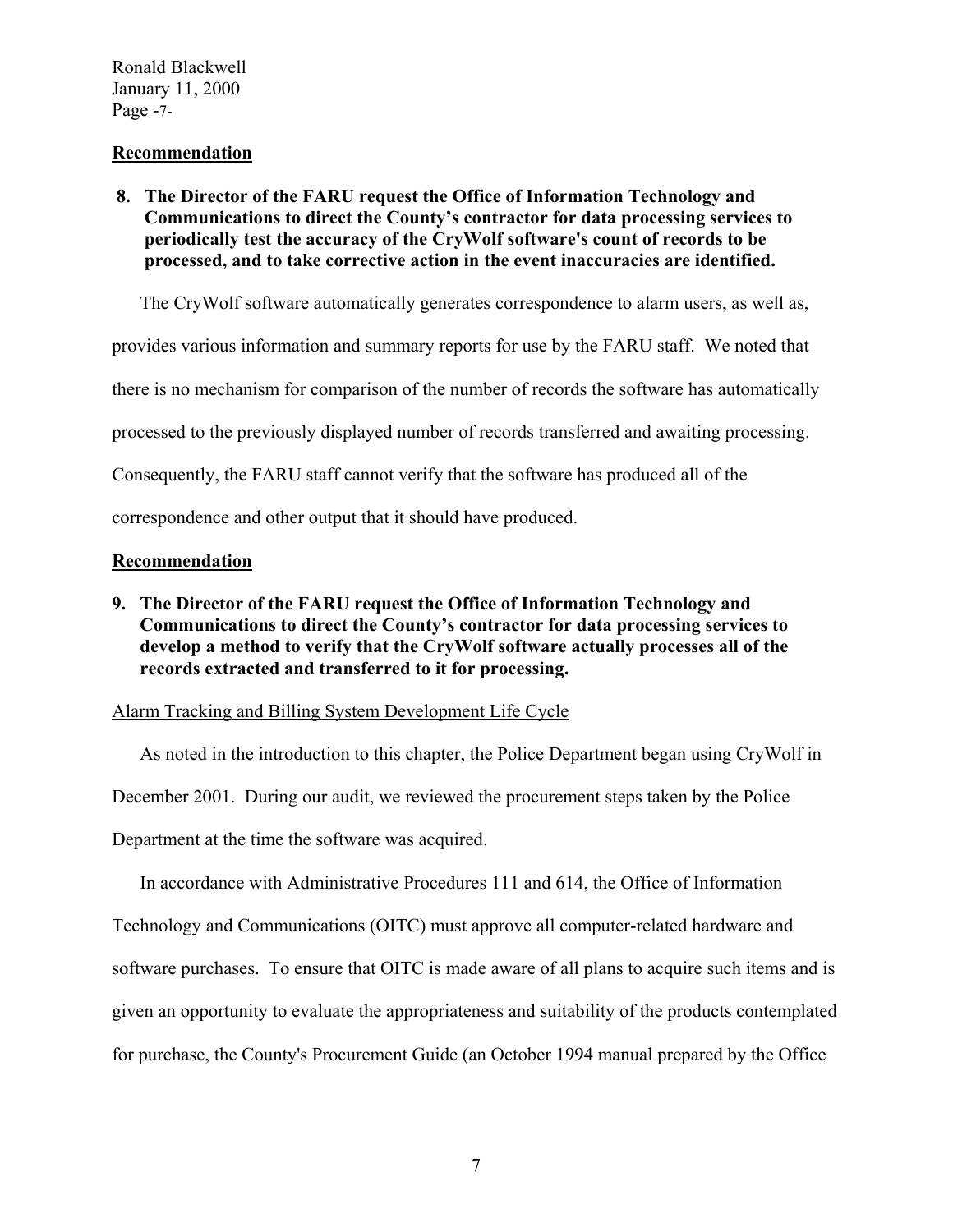Ronald Blackwell January 11, 2000 Page -8-

of Central Services) requires agencies to specially code such requisitions with the number "111"

to designate OITC in the requisition approval path.

We found that the Police Department had failed to use the "111" code in its requisition for

the new alarm tracking and billing system, and consequently, OITC did not become involved

with the system until after it was acquired and was being installed.

All future Police Department purchases of data processing-related hardware and software

should be subjected to the OITC approval process.

## **Recommendation**

**10. The Police Chief ensure that his staff adhere to procedural requirements for coding requisitions to designate the Office of Information Technology and Communications in the requisition approval path.**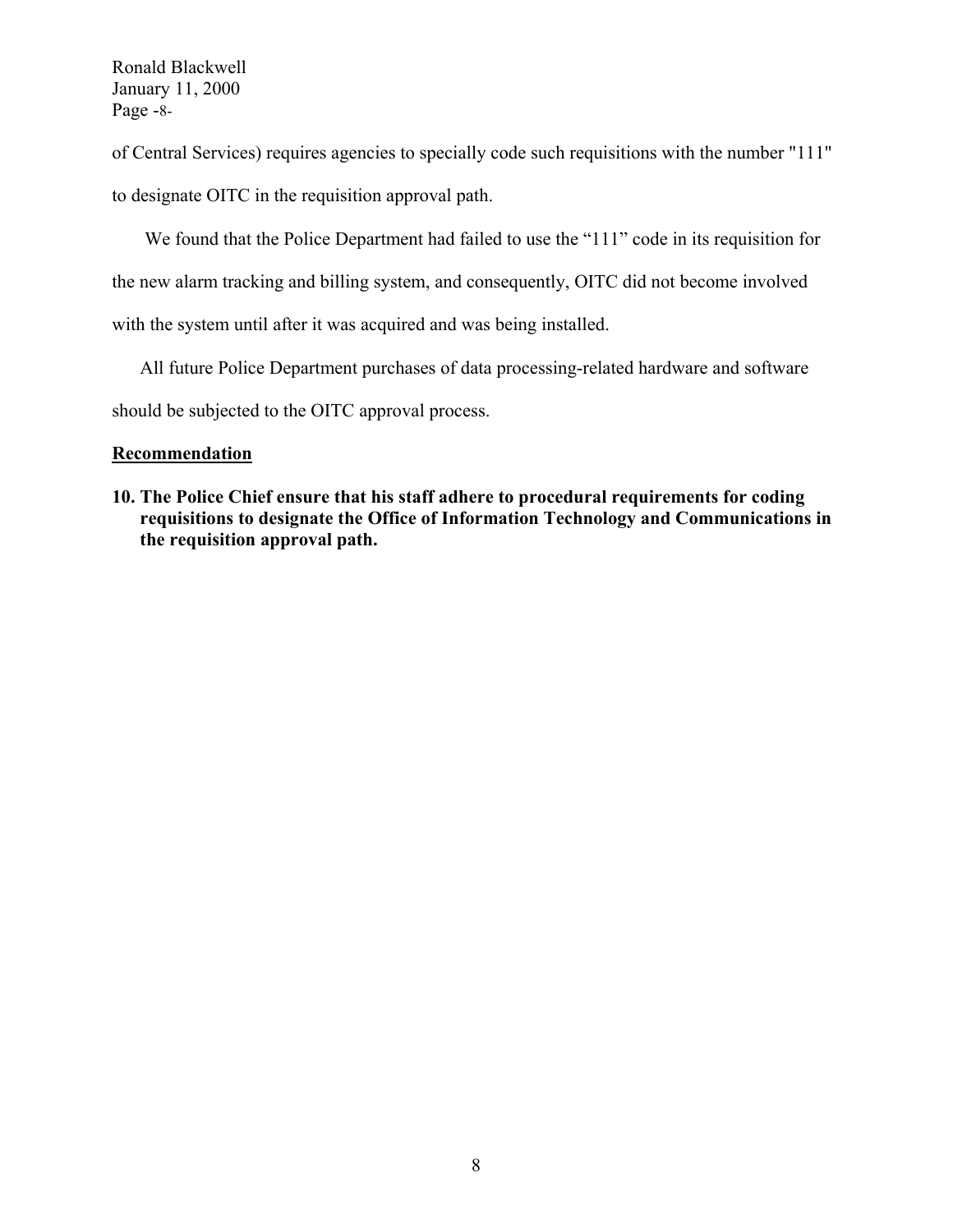#### **CHAPTER 2**

#### **RED LIGHT ENFORCEMENT PROGRAM**

#### **INTRODUCTION AND SCOPE**

 The County instituted the Red Light Enforcement Program (Program) in April 2000 under the authority of the Maryland Vehicle Law, Transportation Article 21-202.1 and the County Code, Subtitle 26, Vehicles and Traffic. The County currently has twenty camera units at various locations throughout the County, primarily on major highways where there have been chronic red light running problems endangering both pedestrian and vehicular traffic. The Police Department's Red Light Enforcement Unit (RLEU) is responsible for managing and processing red light camera citations. The Program is administered by a County contractor, Affiliated Computer Services, Inc. (ACS). ACS is also responsible for maintaining the camera equipment and camera sites.

As part of the Program, photographs are taken of the license plate of vehicles running a red light and a citation is mailed to the owner of the vehicle. The violation is a civil citation with a \$75 fine. The owner has thirty days to pay the citation or can request a hearing in District Court. If the owner does not pay the citation or request a hearing, a second notice is sent. If the owner takes no action within thirty days, the Maryland Department of Motor Vehicles (DMV) is notified and a flag or indicator is attached to the vehicle's registration. The owner must pay the fine before he/she can renew the vehicle's registration. At this point in time, flags cannot be placed on out-of-state registrations.

 Since the beginning of the Program, 87,255 citations have been issued over 32 months and \$4.5 million in fines have been paid. Approximately 83.0% of the citations are issued to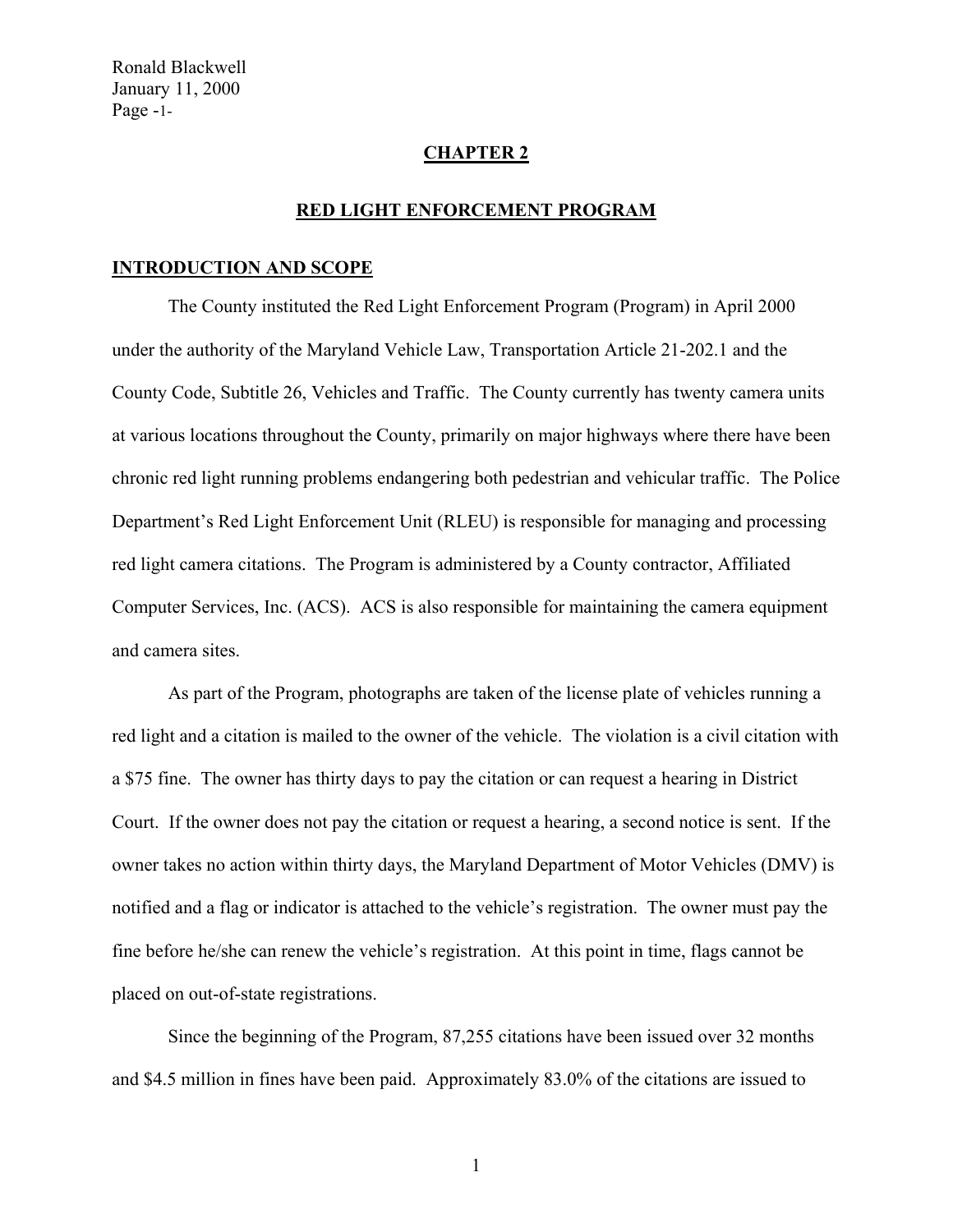Ronald Blackwell January 11, 2000 Page -2-

Maryland residents. Approximately 23,521 citations are outstanding, equating to \$1,764,075 in fines.

 During the audit, we reviewed the Program process, monitoring, goals and objectives, internal controls over payments, and maintenance of the cameras and sites.

#### **FINDINGS, COMMENTS AND RECOMMENDATIONS**

#### Citation Process

Each day an ACS technician retrieves film from the cameras. The film is developed daily, digitized and reviewed by an ACS verifier to determine if each event was a violation. Some events may be omitted if the vehicle didn't pass over the stop line, turned right on red, or was an emergency vehicle. Vehicles without license plates or unreadable license plates are omitted. An event is omitted if no speed is recorded on the film, the film is overexposed, or there are errors in the photo data box. The citation can also be omitted if the vehicle was in a funeral or was directed by a police officer. The remaining valid events are assigned a citation number and become possible violations. These citations are sent to the RLEU to obtain information on the owner of the vehicle. The owner information is obtained by the RLEU and is sent back to ACS and reviewed to ensure that the vehicle owner information matches the vehicle in the photo. The citation is again reviewed to ensure that there was a violation. These citations are then sent to the RLEU for final review and approval for issuance of the ticket. All tickets must be issued within 14 days of the event date.

All data regarding each event and citation is maintained in ACSs computer system called the Ticket Information Management System (TIMS). A monthly statistical report is sent to the RLEU which lists the number of events, non-citable events, possible violations, number of violations with unavailable owner information, citations past the 14-day time requirement,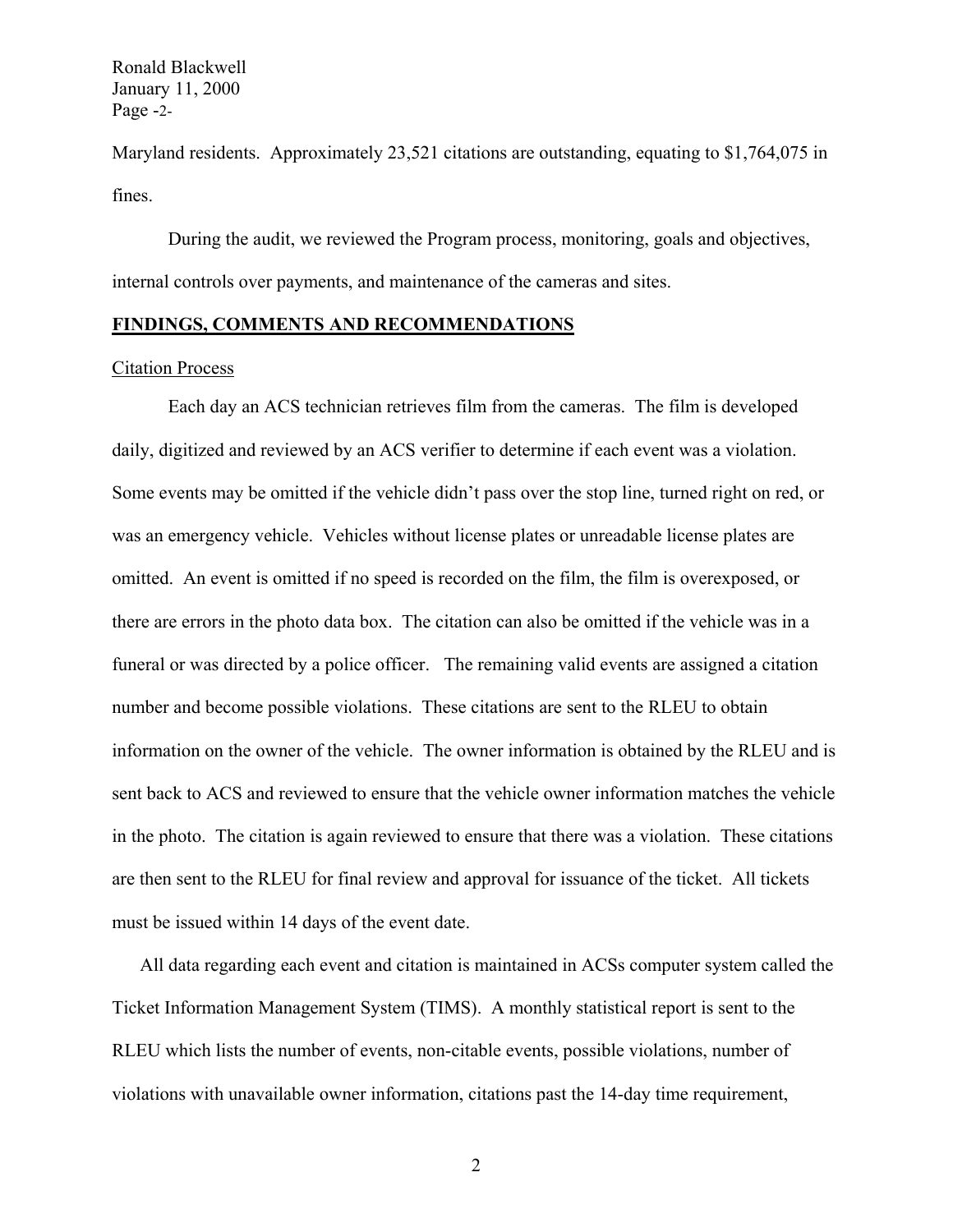Ronald Blackwell January 11, 2000 Page -3-

tickets mailed, tickets paid, tickets open and other data/information maintained on the TIMS. A report that lists the number of violations by speed increments, a report that lists the number of violations by time of day increments, and a report listing the number of violations by state is also sent to the RLEU.

According to discussions with RLEU staff and based on our observations, reports such as flagging/unflagging tags report, court report by disposition and site, exception report, change report, maintenance report, and priority day report (to monitor violations so that they are issued within the 14 day requirement) would enable the RLEU to more effectively monitor Program goals and contractor compliance. These specific reports would need to be requested from ACS.

#### **Recommendation**

## **1. The Director of the RLEU establish a list of statistical reports that they require to adequately monitor the program and request the contractor to provide these on a periodic basis as needed.**

During our audit, we learned that the RLEUs access to the Program system and data is limited to read-only. The RLEU can review possible violations for tickets and change the status of a violation such as suspending a citation because it does not meet requirements or the tag is not clear enough, however, the RLEU cannot pull data randomly for review or monitoring purposes. They can only pull information regarding a specific ticket number, tag number, name or address. They cannot pull tickets by type of suspense code, date range, location, etcetera. This type of information must be requested of ACS so that they can program the system to pull data by the specific parameter. The RLEU needs access to Program data so that they can effectively monitor and manage the Program.

#### **Recommendation**

**2. The Director of the RLEU request the contractor to provide the County with the capability to review and retrieve data from the TIMS database.**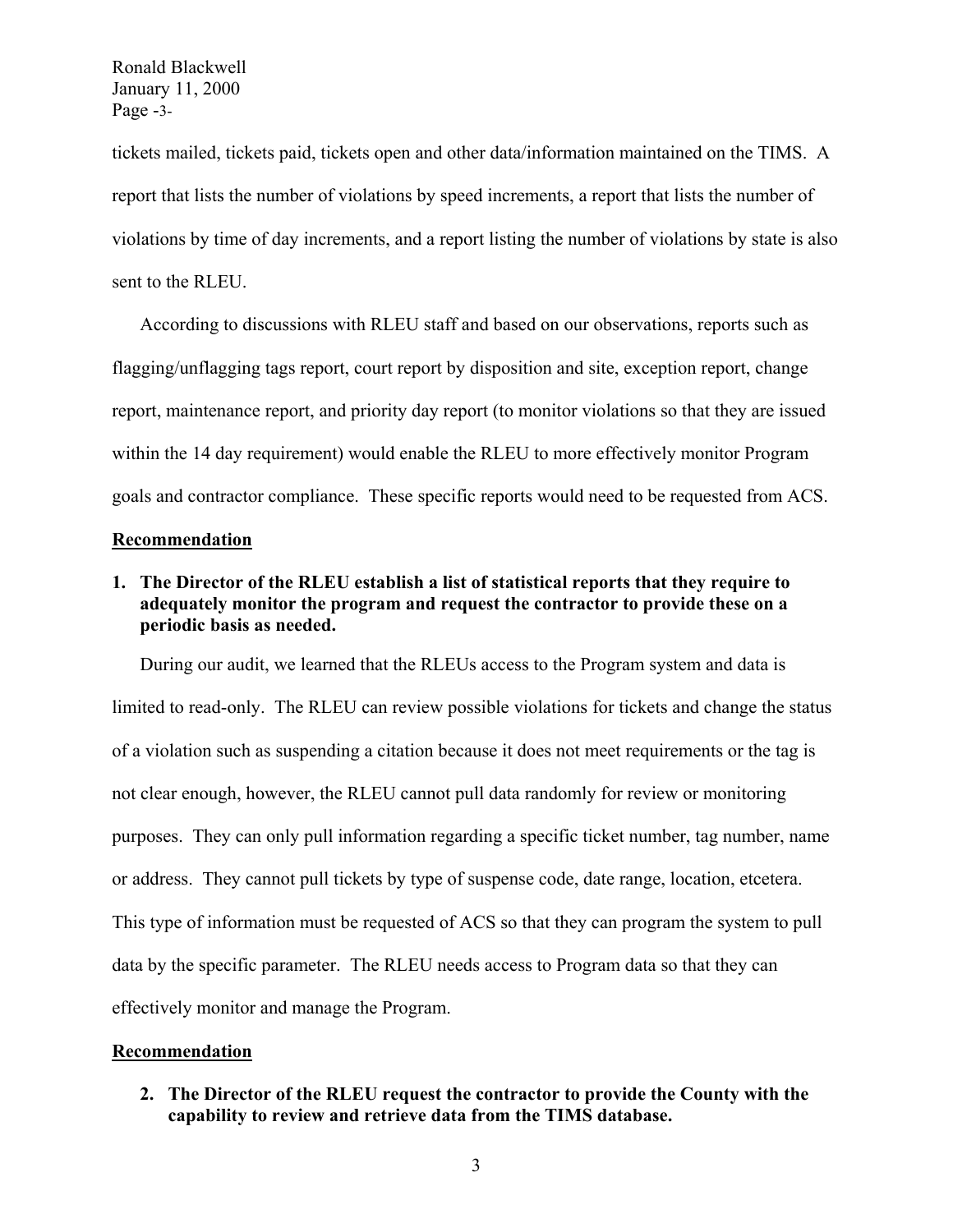Ronald Blackwell January 11, 2000 Page -4-

We found from our review of the monthly statistical report that the calculations for the number of tickets paid and the number of tickets outstanding for the contract period is incorrect. Mathematical formulas (calculations) are wrong and numbers are incorrect. These numbers do not represent the accurate number of tickets paid each month and the number of overall tickets outstanding since the contract began in April 2000. The report generated does not use a number that is cumulative of all payments. The RLEU does not receive a monthly revenue report, or a report that lists total number of tickets paid in a given month or the number of tickets still outstanding. Again, this information is necessary so that the RLEU can effectively monitor and manage the Program.

#### **Recommendation**

## **3. The Director of the RLEU ensure the statistical report received from the contractor is corrected to reflect accurate numbers.**

 The RLEUs overall goals are to reduce the number of red light runners and reduce the number of accidents. From our review of the statistics, it appears that the number of red light runners has reduced and stabilized over the contract period even though the number of camera sites has increased. The RLEU also receives an accident report from the State Police who maintain statewide accident statistics. However, the report only lists the top ten accident sites in the County and may or may not include the locations where the cameras are located. Therefore, it is difficult for the RLEU to determine if the cameras are reducing the number of accidents at these sites. The RLEU has requested specific reports for the camera sites from the State in the past but has not received them.

#### **Recommendation**

**4. The Director of the RLEU obtain accident data for comparison purposes to determine if number of accidents have been reduced at camera sites.**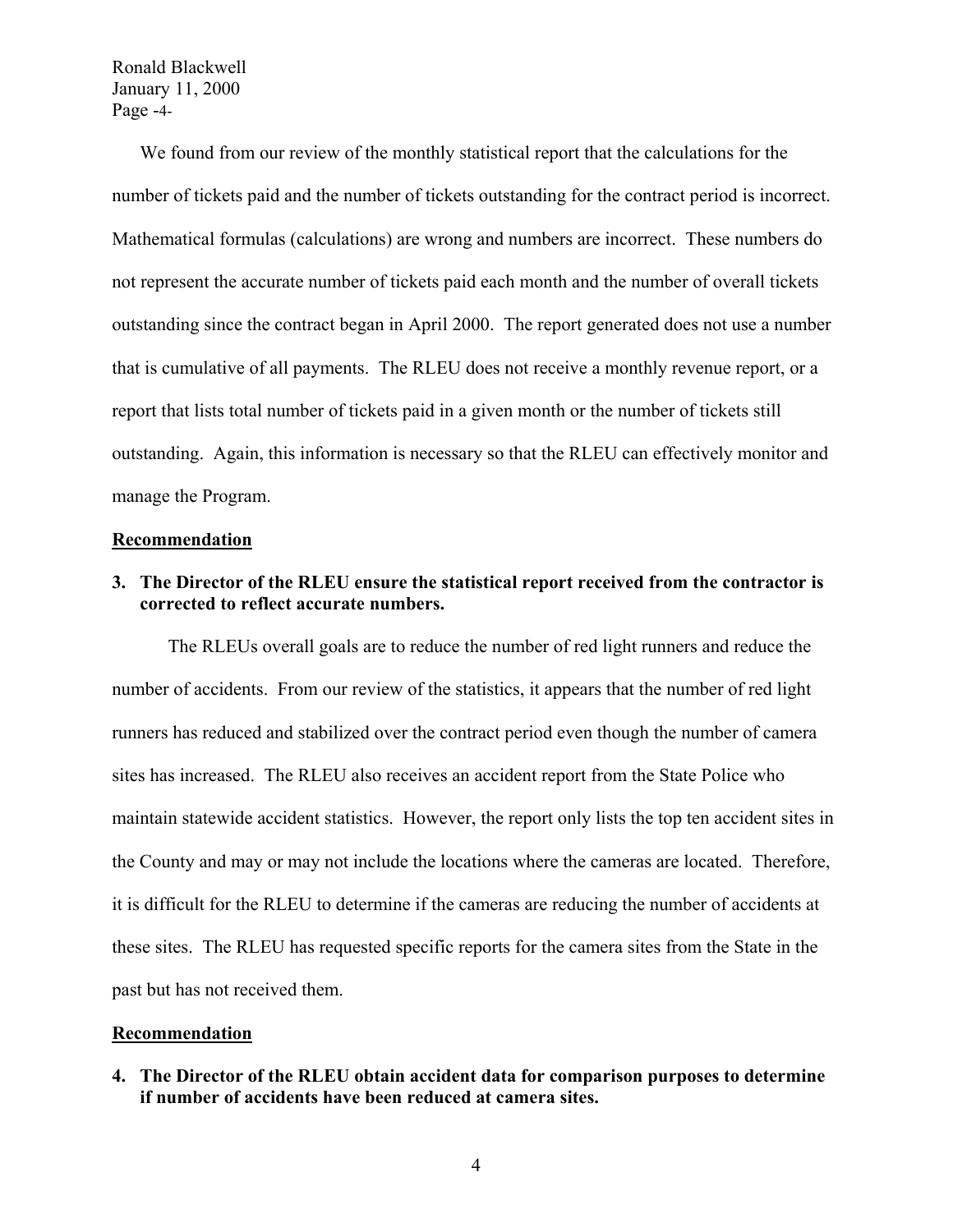Ronald Blackwell January 11, 2000 Page -5-

 The RLEU does perform a month-to-month comparison of statistics to determine any deviations in activities from month to month. We learned that the RLEU has no goals, standards, or guidelines relating to the various statistical data they receive to measure, monitor and manage the Program activities. These types of benchmarks provide specific ranges or levels of accomplishment. Any variances from these benchmarks are a flag for management to investigate differences.

 The Program has been in effect for a sufficient period so that the RLEU could establish benchmarks with acceptable limits or thresholds for certain statistics to monitor the Program activities. For example, limits could be set for i) the number of violations that don't meet the 14 day mailing requirement, ii) the number of verified rejects by the RLEU (a flag that the contractor may not be satisfactorily reviewing violations), and iii) maintaining the number of tickets dismissed/suspended. Establishing benchmarks or acceptable/unacceptable limits for various statistics would enable the RLEU to more closely monitor and evaluate Program performance.

#### **Recommendation**

**5. The Director of the RLEU establish goals for the various statistical data they receive regarding the program, such as number of non-citable violations, number of violations not mailed within the 14-day requirement, and other relevant statistical data categories.** 

During our audit, we reviewed tickets that were suspended for poor image and noted suspensions should not have been made in some instances. We also found that some tag numbers were incorrectly entered and never corrected.

According to our review of statistical reports, we noted a significant increase in the number of violations that were in the "time expired" suspend category (not issued within the 14 day requirement). Discussions with ACS staff revealed that many of these violations were coded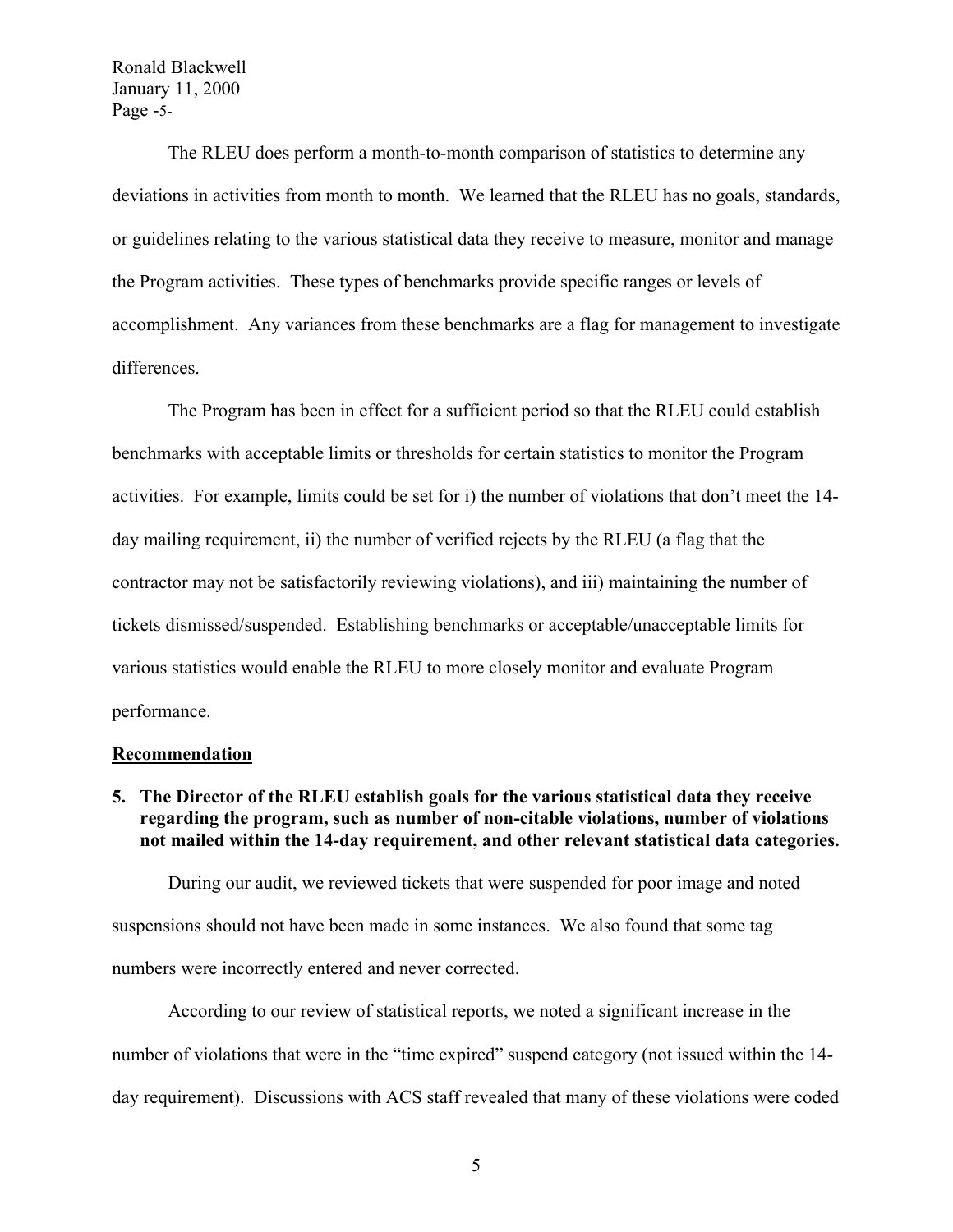Ronald Blackwell January 11, 2000 Page -6-

as "time expired," but should have been coded in the "no hits" or "clarity of plate" suspend categories. ACS staff also stated that at that time, others in the "time expired" suspend category were coded correctly as "time expired," however, it was learned that many were suspended on the 14<sup>th</sup> day versus after 14 days. Therefore, some tickets were incorrectly suspended. (We were informed that this issue was corrected.) The RLEU does not receive reports by suspend code from ACS. These reports would be beneficial for monitoring and review purposes.

#### **Recommendation**

**6. The Director of the RLEU request the contractor to provide on a regularly scheduled basis reports for various suspend codes and a report for those tickets that were suspended due to not meeting the 14-day requirement. These reports should be reviewed to ensure that the tickets were accurately coded. Inaccuracies should be brought to the attention of the contractor and corrected.** 

As a result of our review of the process for outstanding tickets, we determined the RLEU has a significant number of outstanding tickets for out-of-state residents. Out-of-state license tags comprise approximately 17.0% of the overall total citations issued. As of November 30, 2002, 6,222, or 42.4%, of the tickets issued to out-of-state residents were outstanding, totaling \$466,650. The County sends these individuals two notices. If a payment is not received after the second notice, no further action is taken to collect the payments. The County does not have reciprocal agreements with other states, including Washington D.C., and cannot flag these tags. The Police Department should pursue establishing reciprocal agreements with other states and consider other options to collect these outstanding tickets. If reciprocal agreements cannot be established and other options developed, the County should consider writing off these outstanding tickets.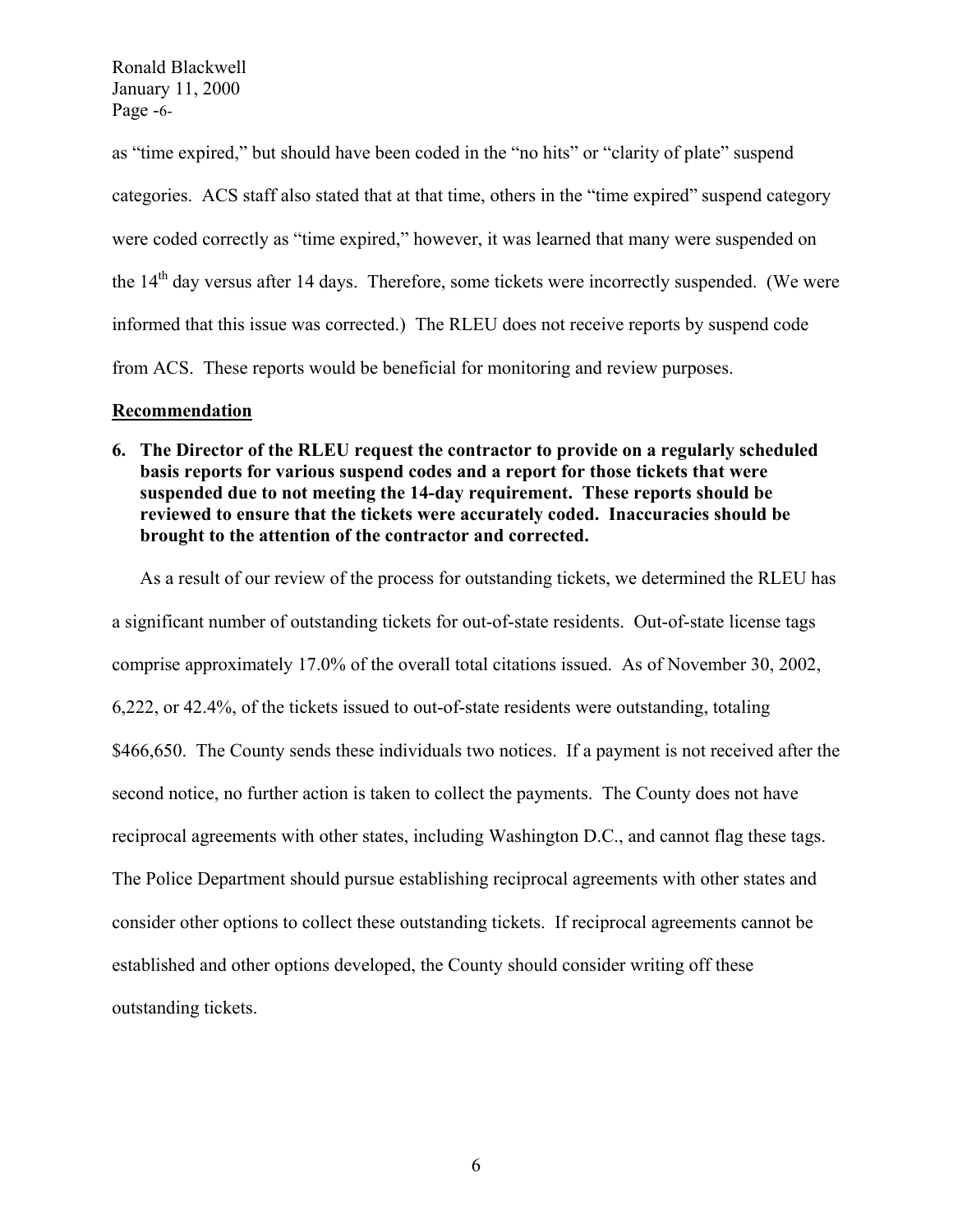Ronald Blackwell January 11, 2000 Page -7-

#### **Recommendation**

**7. The Police Chief review the policy on outstanding tickets for out-of-state residents and determine what other steps should be taken to collect these outstanding fines. This could include establishing reciprocal agreements with other states, and determining if a policy should be established to close these tickets after a certain period of time.** 

## Processing Payments

Red light violation tickets can be paid at a post office box or at the RLEU. Payments (checks and money orders) mailed to the post office box are picked up by a bonded courier and delivered to a bank (processing bank) subcontracted by ACS. The processing bank credits each applicable ticket as paid and monies are deposited each day into the County's account. Weekly, the RLEU receives copies of the deposit slips from the contractor. The RLEU completes a County Transmittal Report and forwards it along with the deposit slip to the County's Treasury Division. The RLEU keeps a copy of the deposit slip and Transmittal Report for their records.

Payments (money orders only) made at the RLEU are recorded in a receipt book. Receipts are pre-numbered with one copy to the payee, one for the RLEUs records, and one attached to the citation. Each payment is recorded on the RLEUs Payment Transmittal Record form.A bonded courier picks up payments once or twice a week and delivers the payments to the processing bank. At the end of the month, more payments are received in order to clear flagged tags, therefore, the courier picks up payments daily. The RLEU uses a summary page of the Payment Transmittal Record form to record total amounts given to the courier. The courier must sign the form upon picking up monies from the RLEU. The processing bank staff must also sign the form when they receive monies. The RLEU makes a copy of the summary form for the courier, one is included with the payments, and one is for their records. The RLEU faxes a copy of the summary form to ACS.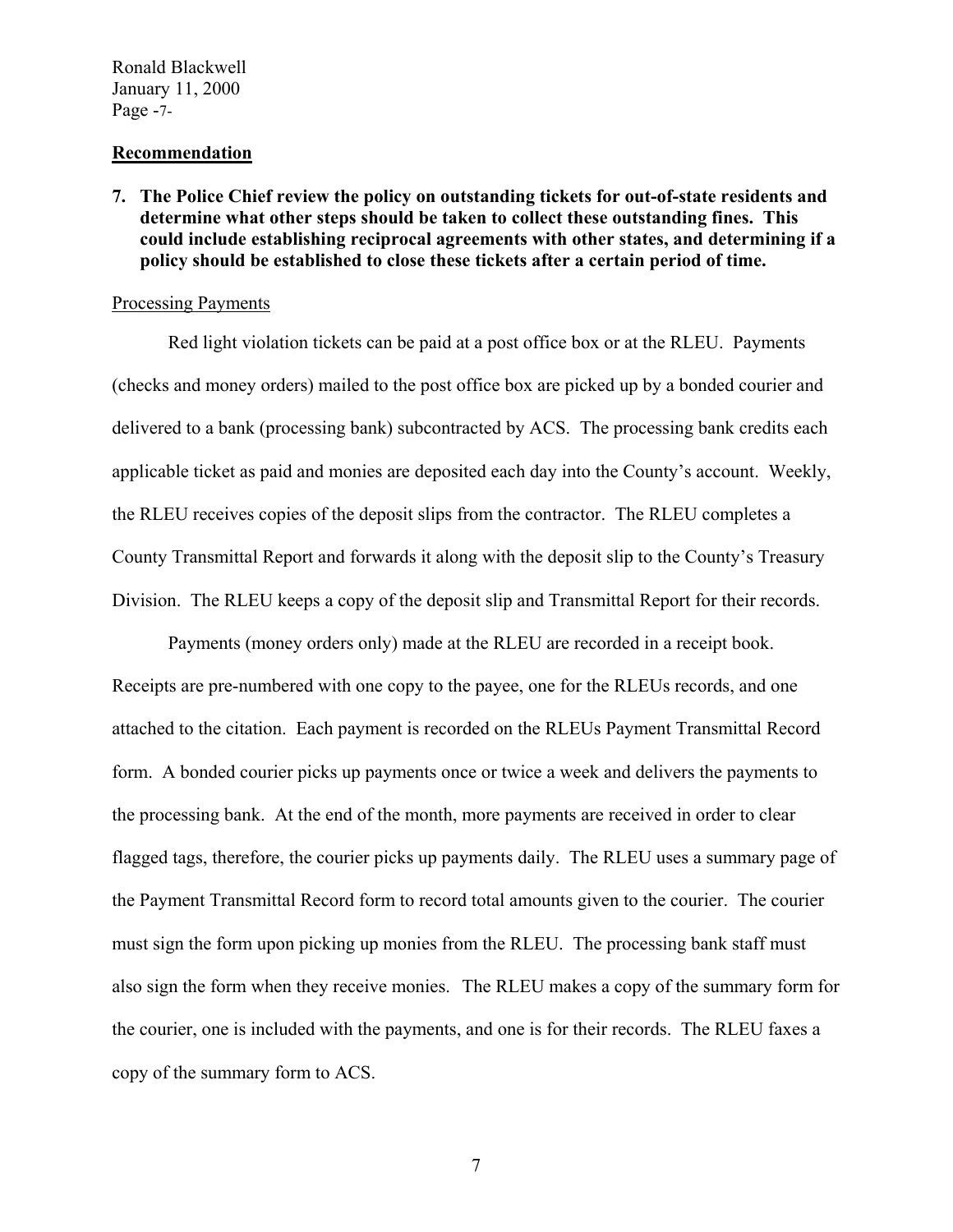Ronald Blackwell January 11, 2000 Page -8-

From our review of the payment process, we found that the RLEU does not deposit money through the courier to the processing bank on a daily basis. The courier picks up money twice a week. County Administrative Procedure 346 requires that money received over \$100 in a day should be deposited that day. According to our observations, the RLEU collects over \$100 a day.

#### **Recommendation**

## **8. The Director of the RLEU make arrangements to have the courier transmit monies received at the RLEU to the processing bank on a daily basis.**

The Payment Transmittal Report form used by RLEU to transmit money to the

processing bank (which shows amount of monies transmitted) is not maintained by the

processing bank. The form should be maintained for recordation purposes to verify the amount

of money the bank signed for from the courier.

We found that the County does not receive a copy of the validated deposit slip from the

County's bank nor any type of bank receipt. The RLEU only receives a non-validated copy of

the deposit slip from the processing bank via ACS.

#### **Recommendations**

## **9. The Director of the RLEU request the processing bank to return the signed Payment Transmittal Record form that the RLEU sends to the processing bank back to the RLEU.**

## **10. The Director of the RLEU request the contractor to send the RLEU the validated copy of the deposit slip or make arrangements for the RLEU to receive a bank receipt from the County's bank.**

We learned that at one time, the RLEU received an On-Line Cashiering Report (Report) from

the contractor that listed each individual payment processed by the processing bank. The

payments include those made at the RLEU and through the post office box. The RLEU no

longer receives this Report. The Report was used by the RLEU to ensure payments made at the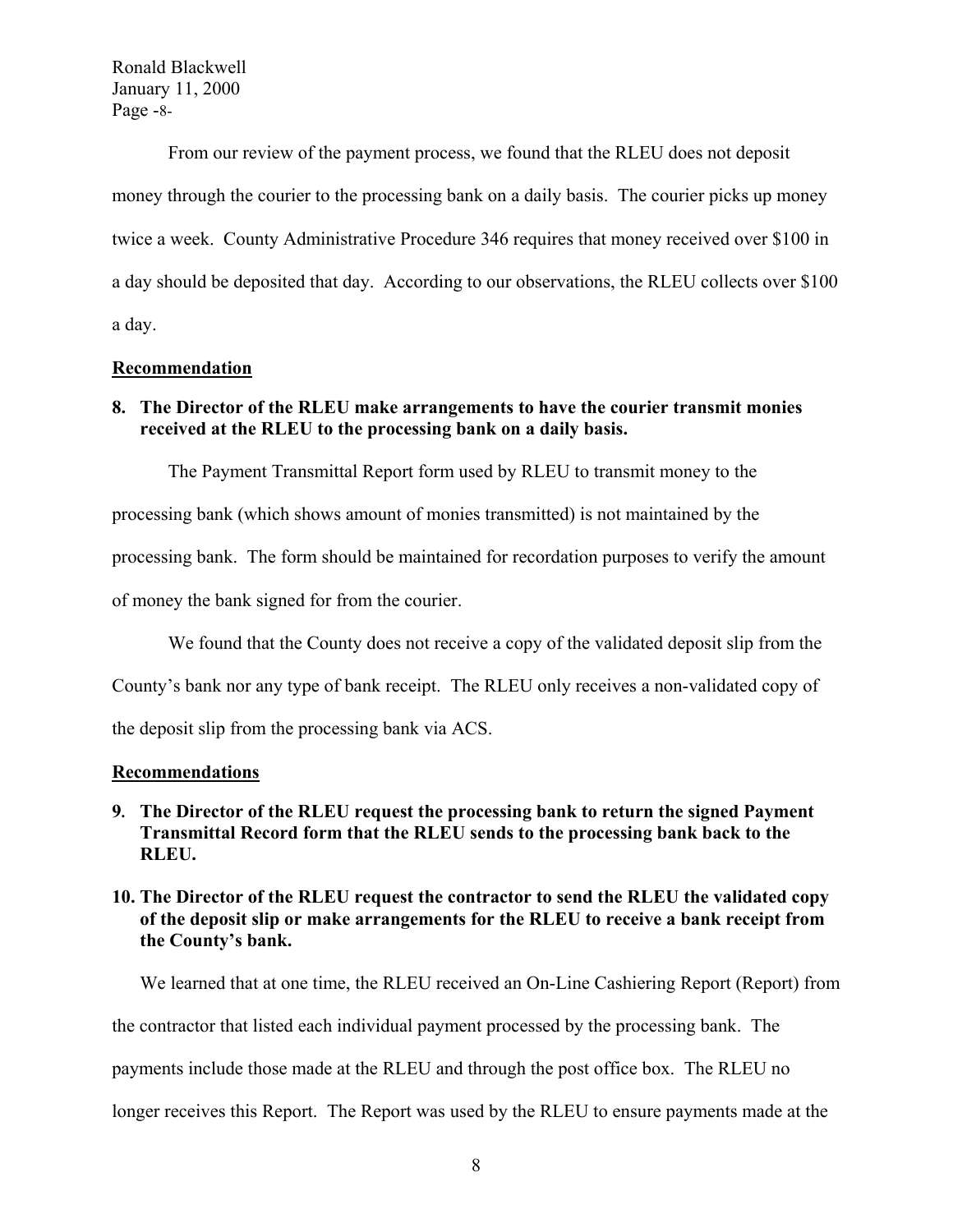Ronald Blackwell January 11, 2000 Page -9-

RLEU were recorded in the system and to determine what should have been deposited from day to day.

#### **Recommendation**

## **11. The Director of the RLEU request the contractor to forward the On-Line Cashiering Report and the RLEU verify that payments were properly recorded.**

We found that information received from ACS regarding monies sent to the processing bank from the RLEU is insufficient for the RLEU to ensure that monies sent were deposited. Payments from the RLEU and the post office box are recorded on the same deposit slip, thus making it difficult to verify that all payments from the RLEU were deposited. As of the end of calendar year 2002, the RLEU started to receive from ACS a batch report called Production Control Processing Form (Form). According to discussions with processing bank staff, payments from the RLEU are now backdated to the date the RLEU received the payments and recorded in batch number series. The Julian date of the batch on the Form can be used to reflect total payments sent by RLEU. The RLEU staff stated this should be sufficient to verify that monies were processed and deposited.

#### **Recommendation**

## **12. The Director of the RLEU verify amounts forwarded to the processing bank with the Production Control Processing Form.**

We learned that when checks are returned to the RLEU for insufficient funds, it is difficult at times, when no ticket or citation number is recorded on the check, to determine for which ticket the money applies. This is especially difficult when the name and address on the check is different than the name and address of the vehicle owner to whom the ticket was issued. The processing bank does not always record the ticket number on the checks. If the RLEU